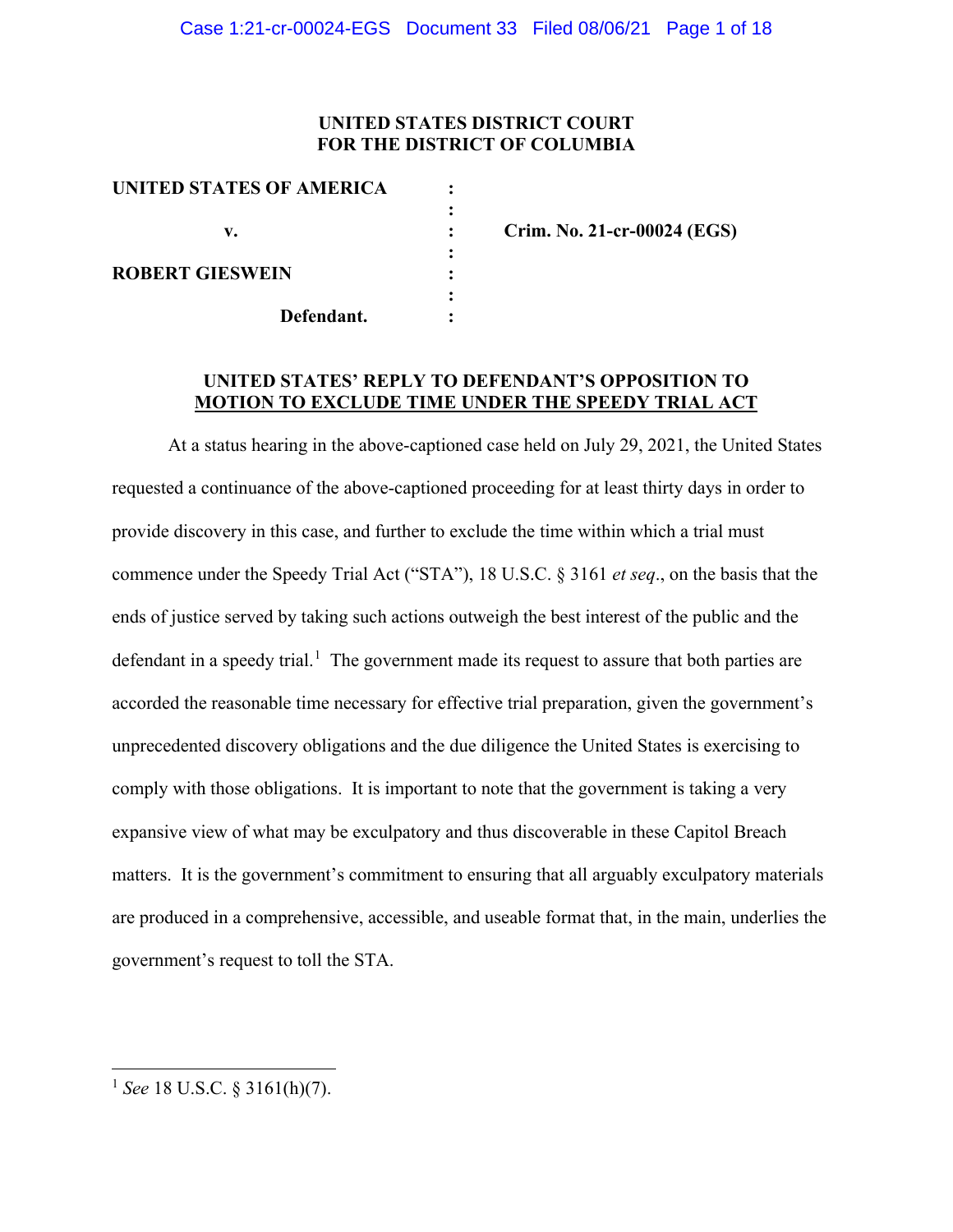#### Case 1:21-cr-00024-EGS Document 33 Filed 08/06/21 Page 2 of 18

After the defendant objected to the government's ends-of-justice continuance request, the Court set a briefing schedule and suggested the parties confer about a potential trial date no earlier than January 2022. On August 2, 2021, the defendant filed a written objection to further tolling of his "constitutional and statutory rights to a speedy trial" (ECF No. 30 at 1). The defendant's opposition is without merit. Based on the information provided in the United States' July 19, 2021 memorandum (ECF No. 26) (the "Discovery Status Memorandum"), incorporated herein by reference, and for the reasons set forth below, the government has established that an ends-of-justice continuance under the STA is warranted. Further, the defendant's bond status is not a factor that this Court should consider in evaluating the government's motion.<sup>2</sup>

#### **I. An Ends-of Justice Tolling of the Speedy Trial Act is Warranted.**

As set forth in detail in the Discovery Status Memorandum, the United States has exercised and continues to exercise due diligence: (1) to obtain potentially discoverable materials from multiple sources; (2) to review those materials for discoverability; (3) to process discoverable materials into loadable, searchable formats that are accessible and useable for the defense and consistent with industry-wide standards; (4) to organize productions in a manner that will be meaningful to the defense; and (5) to ensure that any materials produced are subject to adequate protections and/or redactions. We address the defendant's arguments in the order in which they were advanced.

In questioning the government's diligence, the defendant raises a number of questions as to when the Capitol Breach Discovery Team was established, began drafting the statement of

 $2^2$  To the extent the defendant also argues that the reimposition of a mask mandate is not a ground to toll the STA, the government does not address that argument, as it is premature. The United States understood the Court as merely noting that that the continuing pandemic may, at some point, also affect the trial schedule.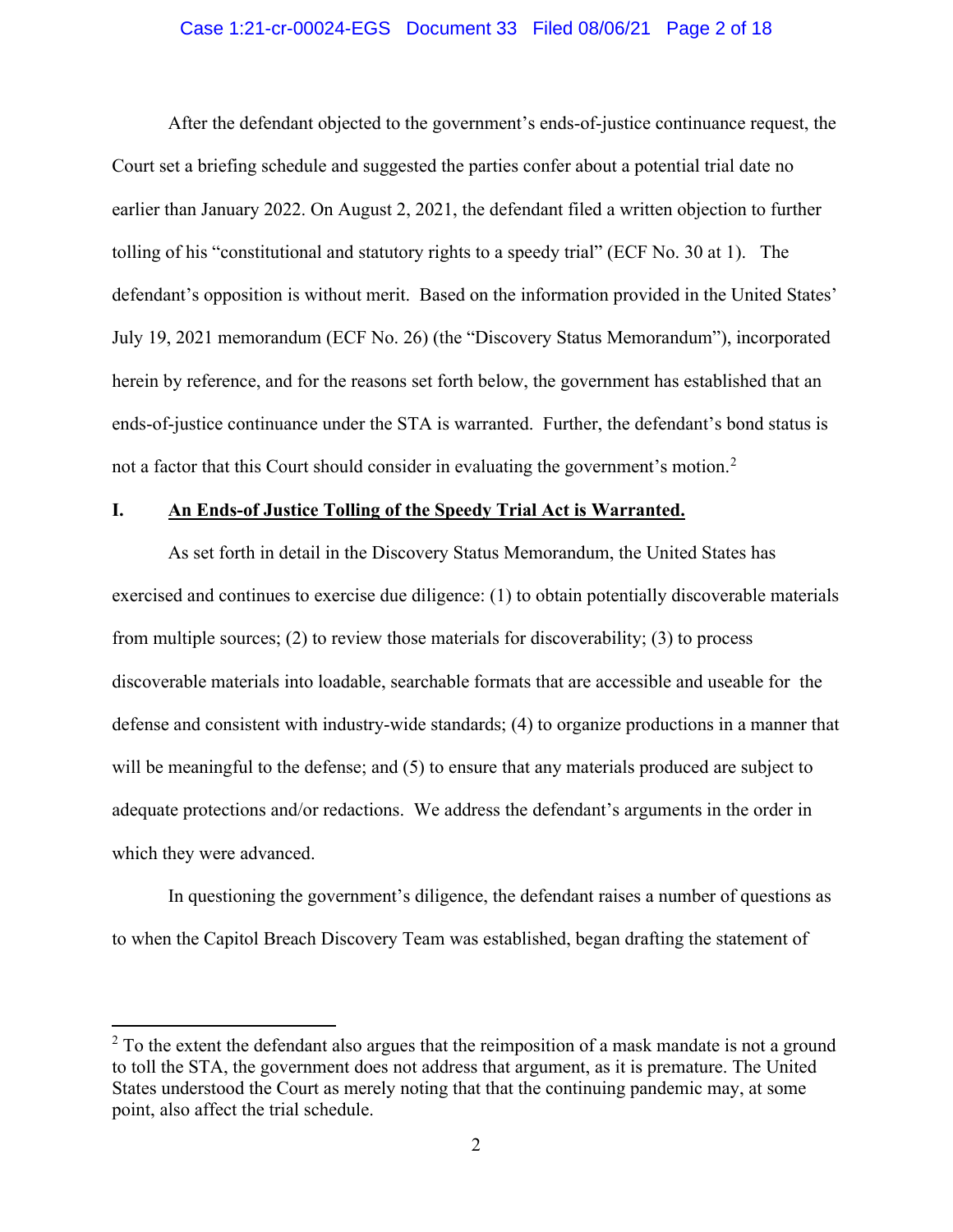#### Case 1:21-cr-00024-EGS Document 33 Filed 08/06/21 Page 3 of 18

work that was used to solicit litigation technology vendors, and began soliciting and accepting bids. Further, the defendant seeks information as to when the government began transferring data to Deloitte Financial Advisory Services, LLP ("Deloitte"), and when that process will be completed. Finally, the defendant requests information about "the number of people [the government] has devoted to this project" (ECF No. 30 at 6-7).

While responses to the defendant's questions are unnecessary to establish the government's due diligence, the government nevertheless hereby informs the Court as follows. From the outset, the government has understood the magnitude and complexity of the discovery project presented by the January 6 attack on the Capitol. Accordingly, a Capitol Breach Discovery Coordinator was appointed on or about January 27, 2021, to manage and organize this project. The coordinator began to quickly assemble the core Discovery Team described in the Discovery Status Memorandum (ECF No. 26 at 5-6). The Discovery Team has augmented its staff as needed using full-time employees, contractors, and agents to perform a wide variety of functions, e.g., receiving, tracking, processing, redacting, and producing discovery in individual cases, drafting and implementing protocols and procedures that will allow for the same with respect to voluminous data, managing filter reviews, training agents and attorneys, collecting potentially discoverable materials from a wide variety of sources including multiple law enforcement agencies, and responding to discovery-related litigation. It continues to add staff as required, e.g., to conduct *Brady*<sup>3</sup> reviews of voluminous documents.

The initial draft of a Statement of Work was completed no later than February 1, 2021. This investigation is unprecedented in size and scope, and as more information was been learned about the scope of the evidence, the Statement of Work necessarily was revised; it was also

<sup>3</sup> *Brady v. Maryland*, 373 U.S. 83 (1963).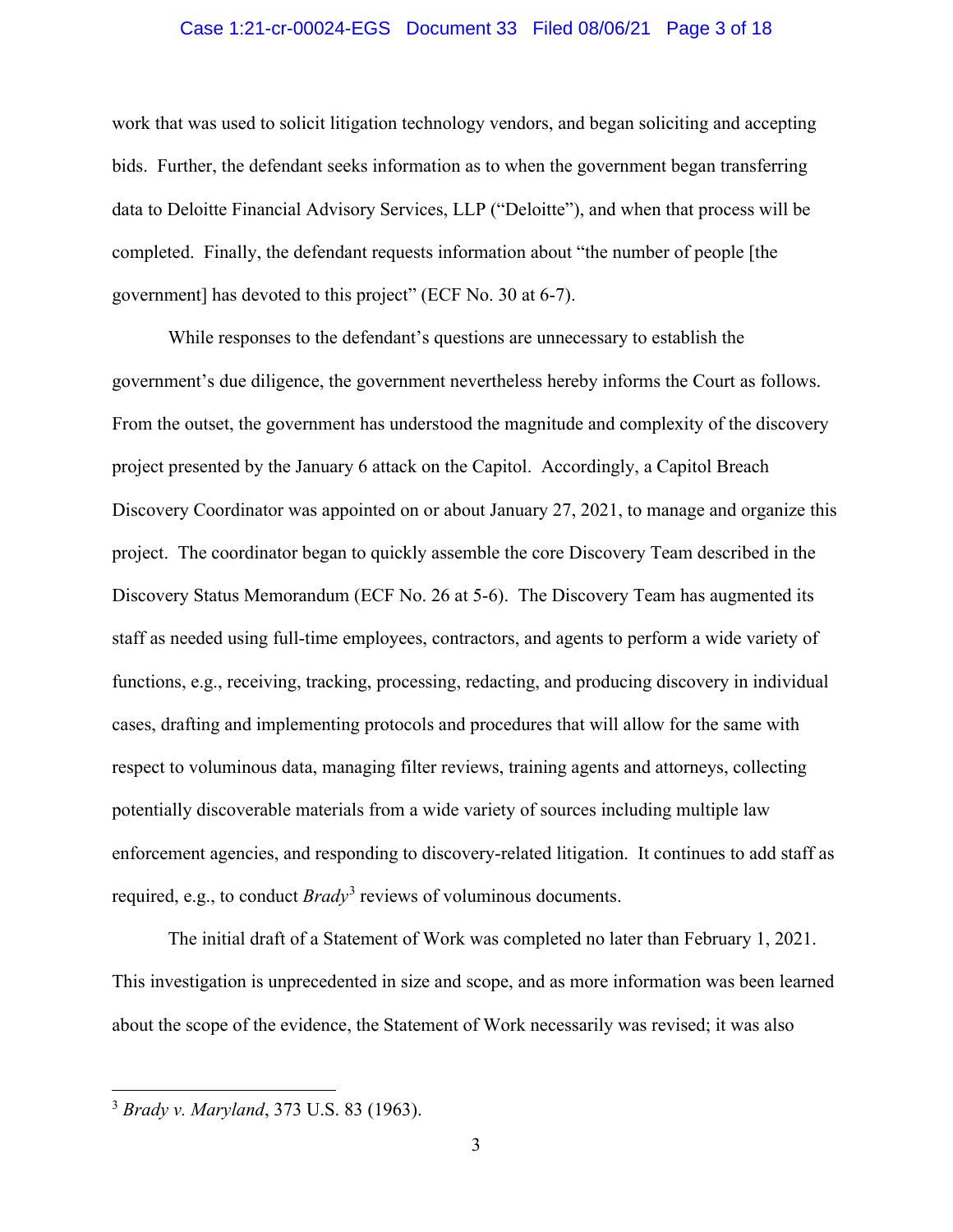#### Case 1:21-cr-00024-EGS Document 33 Filed 08/06/21 Page 4 of 18

reviewed multiple times at various levels of the Department of Justice before it was approved for publication on April 19, 2021. Final bids were received on or about May 10, 2021, and after careful consideration, Deloitte was retained on or about May 28, 2021. The government began transferring data to Deloitte the week of June 8, 2021.

As explained in our Discovery Status Memorandum, "processing, hosting, and production of the voluminous and varied materials described [in the memo], to include the preservation of significant metadata, involves highly technical considerations of the document's source, nature, and format" (ECF No. 26 at 9). As each category of data may present a unique challenge, the government cannot state with certainty when the transfer of the bulk of material to Deloitte will be complete. However, the government is prioritizing the materials that are likely to be most relevant to the Capitol Breach defendants, i.e., Capitol surveillance footage, bodyworn-camera footage, and other materials from responding law enforcement agencies, with a *goal* of approximately four to six weeks for completing the transfer of these items to Deloitte. Processing these materials is particularly complex because of the varied formats in which they are stored. As one example, Capitol surveillance footage comprising thousands of hours is stored in a proprietary format that would be extremely burdensome for defense counsel to search and review. Deloitte engineers are analyzing the Capitol surveillance footage and body-worncamera footage to determine the optimal way to process and provide this extremely voluminous material to best allow the defense to search and review it in a meaningful and efficient manner. Taking the time to do this now will likely save the defense countless hours it would otherwise expend performing burdensome and time-consuming searches once it receives the footage.

We recognize that the results of searches of thousands of devices and Stored Communication Act ("SCA") accounts are of equal importance and are working with the Federal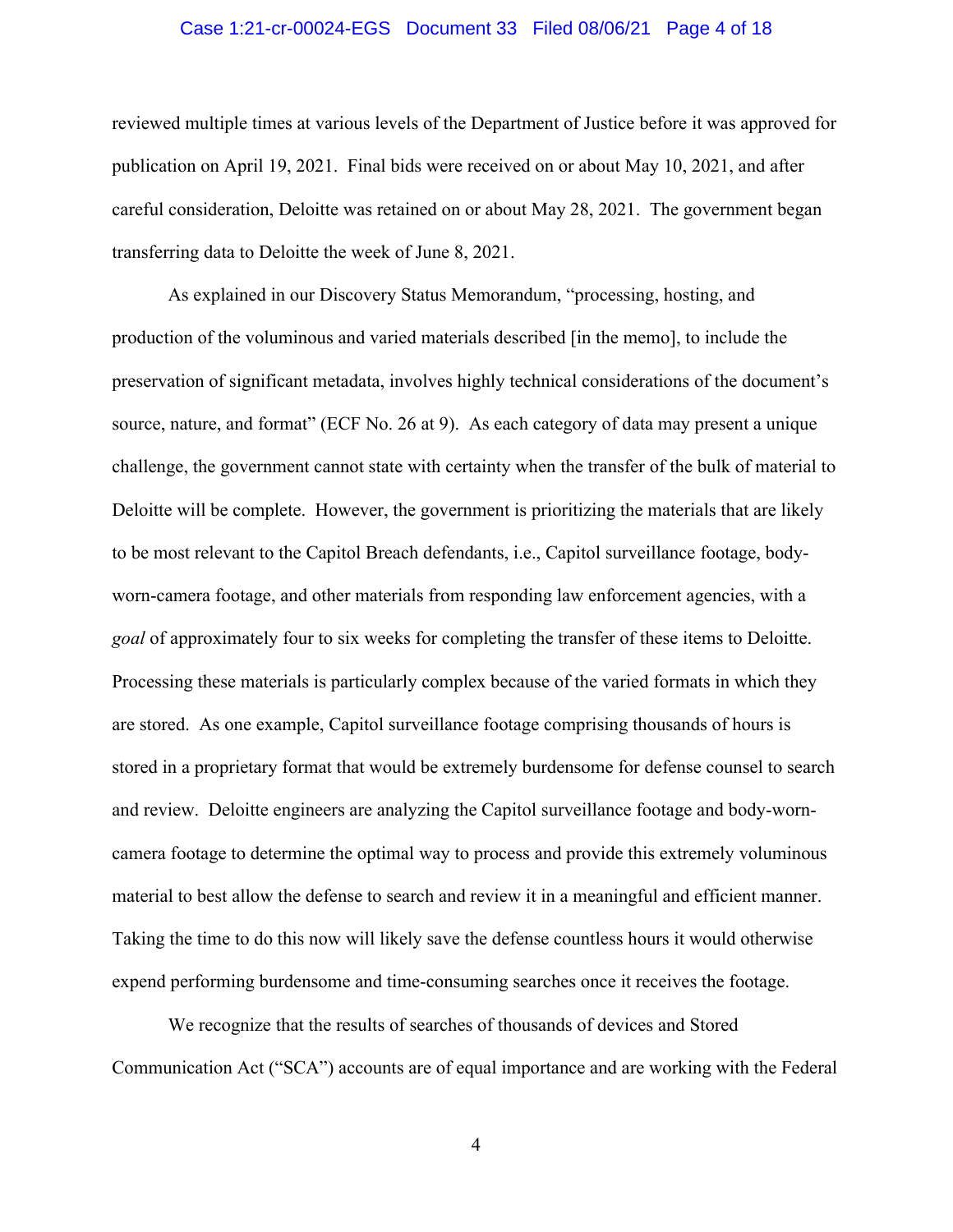#### Case 1:21-cr-00024-EGS Document 33 Filed 08/06/21 Page 5 of 18

Bureau of Investigation ("FBI") to ensure that scoped search results are provided to Deloitte for processing. Given the number and diversity of accounts and devices seized in these cases, and the variety of tools employed by law enforcement to scope such materials, they also present a host of complex technological challenges from a processing perspective. We are working with the FBI, Deloitte and the Federal Public Defender for the District of Columbia ("FPD") to ensure that such materials are transferred and processed in a manner that will optimize the defense's use of them.

The defendant's concerns about the effect of Chief Judge Howell's decision concerning disclosure of materials protected by Federal Rule of Criminal Procedure  $6(e)$  ("Rule  $6(e)$ ")<sup>4</sup> on the government's ability to utilize Deloitte, ECF No. 30 at 7-8, are misplaced. The majority of the material collected in the Capitol Breach cases is not protected by Rule 6(e), and certainly not the material that is most likely to be relevant to this defendant. 5 Moreover, while the government would have preferred to use Deloitte to manage all of the discovery materials, at this time we anticipate that we will be able to process and produce such materials without Deloitte's aid.

The defendant's assertion that "the government has failed to identify what, if any, steps it is taking to prioritize the production of evidence to those who are detained in connection with January 6 charges," (ECF No. 30 at 8), is wrong. In this case, the government has already provided the materials that are most relevant to the pending charges, and it has prioritized the

<sup>&</sup>lt;sup>4</sup> See *In re Capitol Breach Grand Jury Investigations Within the District of Columbia, Grand* Jury Action No. 21-GJ-00020 (Chief Judge Beryl A. Howell), Order denying Motion to Authorize the Disclosure of Grand Jury Materials (July 16, 2021)(ECF No. 5).

 $<sup>5</sup>$  Any grand jury transcripts relevant to the charges here will be provided directly to the</sup> defendant by the assigned prosecutor and do not require processing by Deloitte.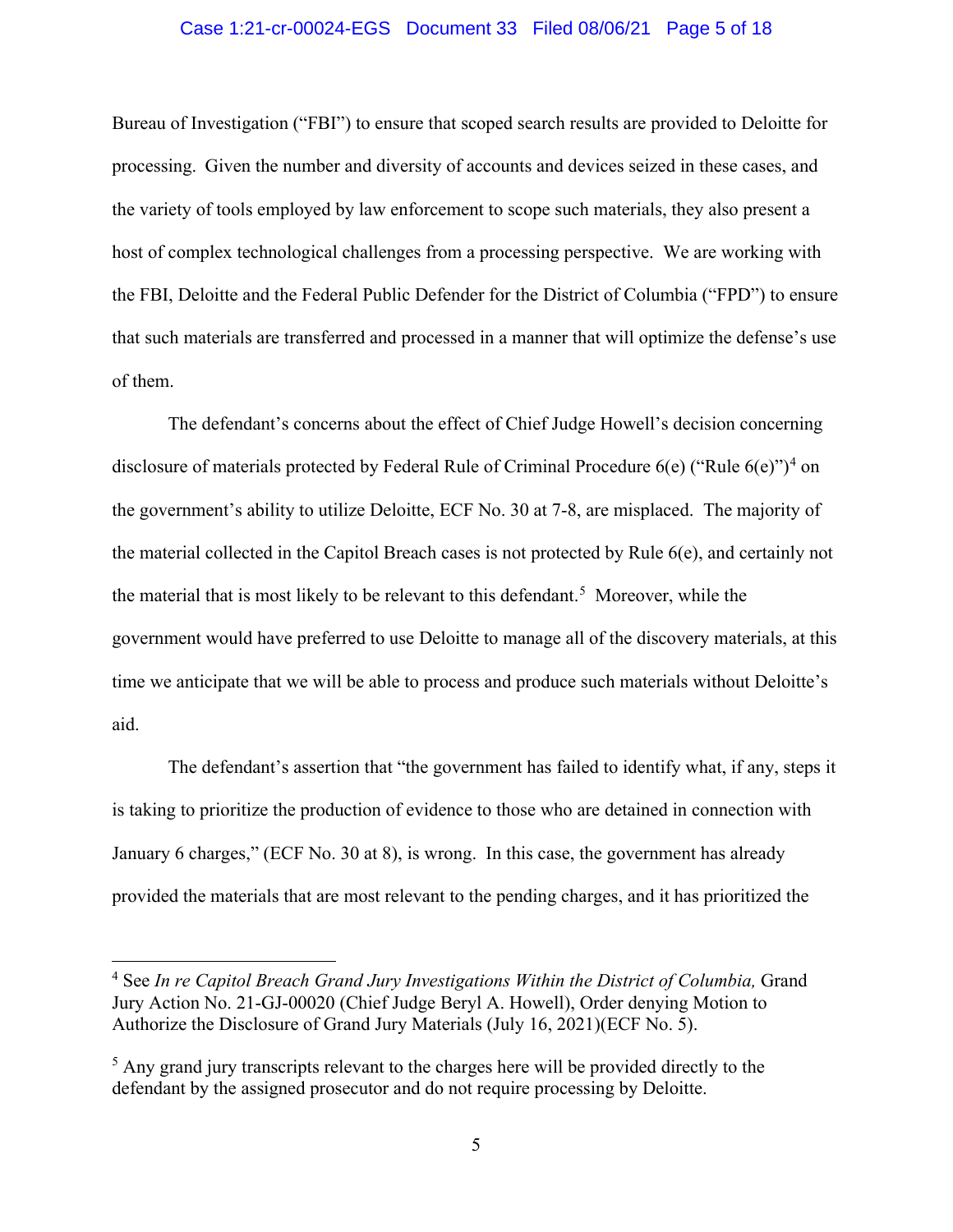#### Case 1:21-cr-00024-EGS Document 33 Filed 08/06/21 Page 6 of 18

provision of discovery to this defendant specifically because he has been detained pretrial. The defendant's initial appearance in this Court occurred on March 29, 2021. The very next day, the government sent a proposed protective order to defense. The parties agreed upon final wording on April 14, 2021, and this Court entered the protective order on April 15, 2021. The government made its first production of discovery on April 19, 2021. Prior to the entry of the protective order, the government provided all videos referenced in the affidavit in support of the complaint. Since the entry of the protective order, the government has provided discovery including law enforcement memoranda directly relevant to the defendant, associated officer notes, copies of the defendant's social media accounts, tips about the defendant provided to law enforcement, videos and photographs taken by law enforcement during the riot that depict the defendant on the plaza to the west of the Capitol, and video from both body-worn cameras and Capitol surveillance footage that captures the defendant.<sup>6</sup> We also arranged for defense counsel and an investigator to walk through the crime scene and understand that defense counsel has already done so.

To the extent that the defendant complains that the government has failed to specify whether any additional evidence relating to the defendant has been identified in the universe of data the Discovery Status Memorandum describes (apart from what the government has already produced to the defense without the benefit of the Deloitte database in several productions through June 17), the defendant assumes too much. The government is still populating the database with information. That being said, using tools accessible to the FBI, the government has performed searches of some categories of voluminous data identified in its Discovery Status Memorandum, including data from the extensive Capitol CCTV system, and additional manual

<sup>&</sup>lt;sup>6</sup> None of the defendant's devices were recovered.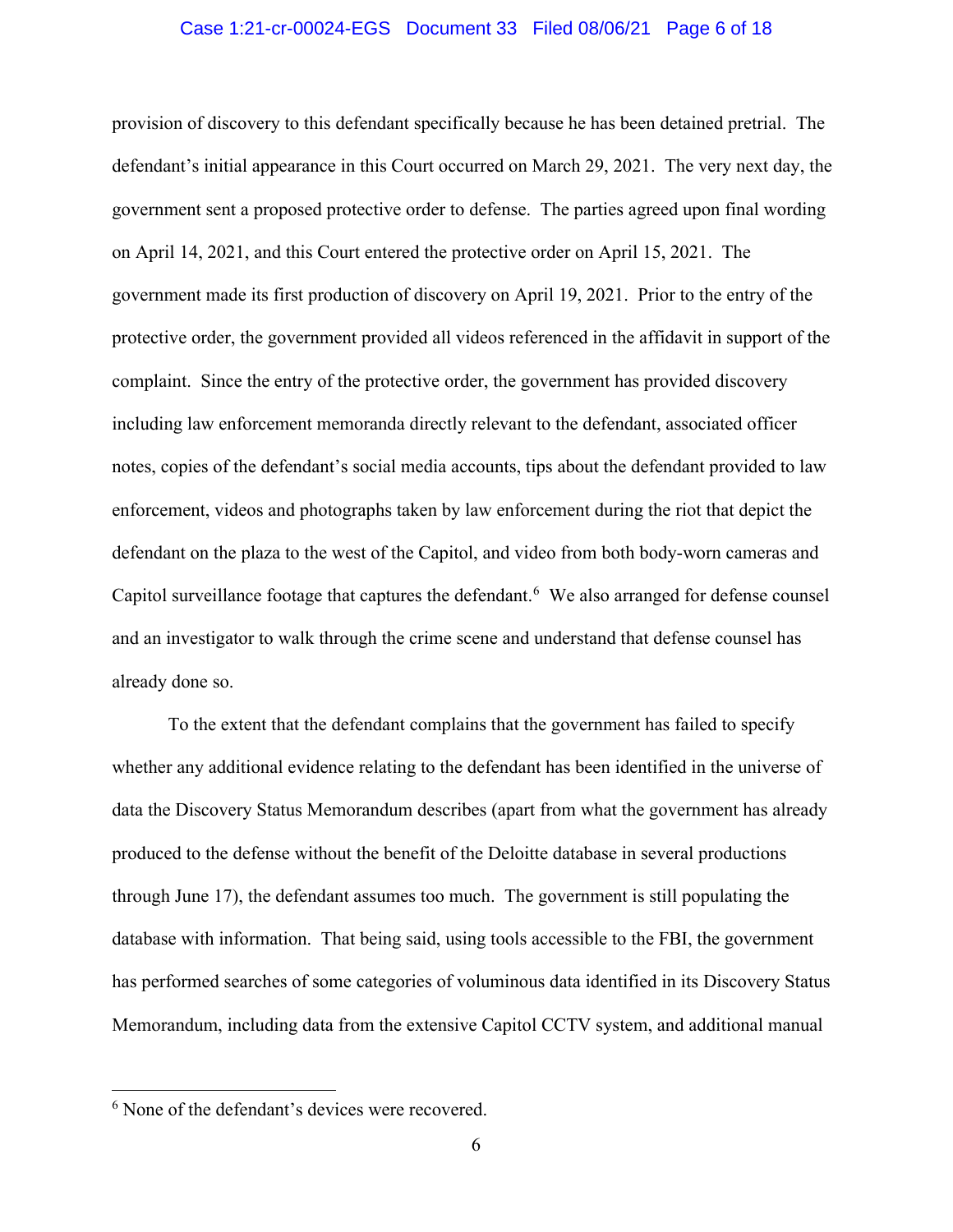#### Case 1:21-cr-00024-EGS Document 33 Filed 08/06/21 Page 7 of 18

reviews of body-worn camera from the Metropolitan Police Department. Ultimately, the defendant's question raises the very point the government is addressing through its approach to discovery here – the volume of material may make it impossible for the government to review every potentially discoverable item and determine its materiality to the defense. Thus, consistent with the *Recommendations for Electronically Stored Information (ESI) Discovery Production* developed by the Department of Justice and Administrative Office of the U.S. Courts Joint Working Group on Electronic Technology in the Criminal Justice System,<sup>7</sup> we are providing the defense with voluminous data that may contain material information, but in a manner that will facilitate search, retrieval, sorting, and management of that information.

The defendant's assertion that redactions "seem superfluous" given the existence of a protective order (ECF No. 30 at 9) incorrectly assumes that a sensitivity designation alone will be sufficient to protect all types of information (e.g., even the identities of victims, confidential sources, tipsters, and witnesses with security concerns). Given the high-profile nature of this investigation, it is entirely possible that such individuals would be subjected to threats or harassment from the public, should their identities become known. The defendant's claim rings especially hollow in this case, where based on his conduct on January 6, 2021, the defendant could certainly be perceived by such individuals as posing a risk to their security. $8$ 

<sup>7</sup> *See https://www.justice.gov/archives/dag/page/file/913236/download.*

<sup>8</sup> *See* Memorandum Opinion in support of Order denying release from custody, ECF No. 29 at 3 ("video and photographic evidence submitted by the government show that Mr. Gieswein's conduct on January 6, 2021 involved violent acts against U.S. Capitol Police during the riot"; at 5 ("Photographic and video evidence proffered by the government also capture Mr. Gieswein with goggles and carrying a baseball bat and an aerosol spray can containing unknown chemicals"); at 6 ("body-camera footage submitted by the government shows Mr. Gieswein, along with other rioters, forcefully pushing a metal police barricade directly into the bodies of law enforcement officers attempting to keep the rioters from reaching the Capitol, as other law enforcement officers throw tear gas into the mob"); at 7 ("Video evidence shows rioters pulling a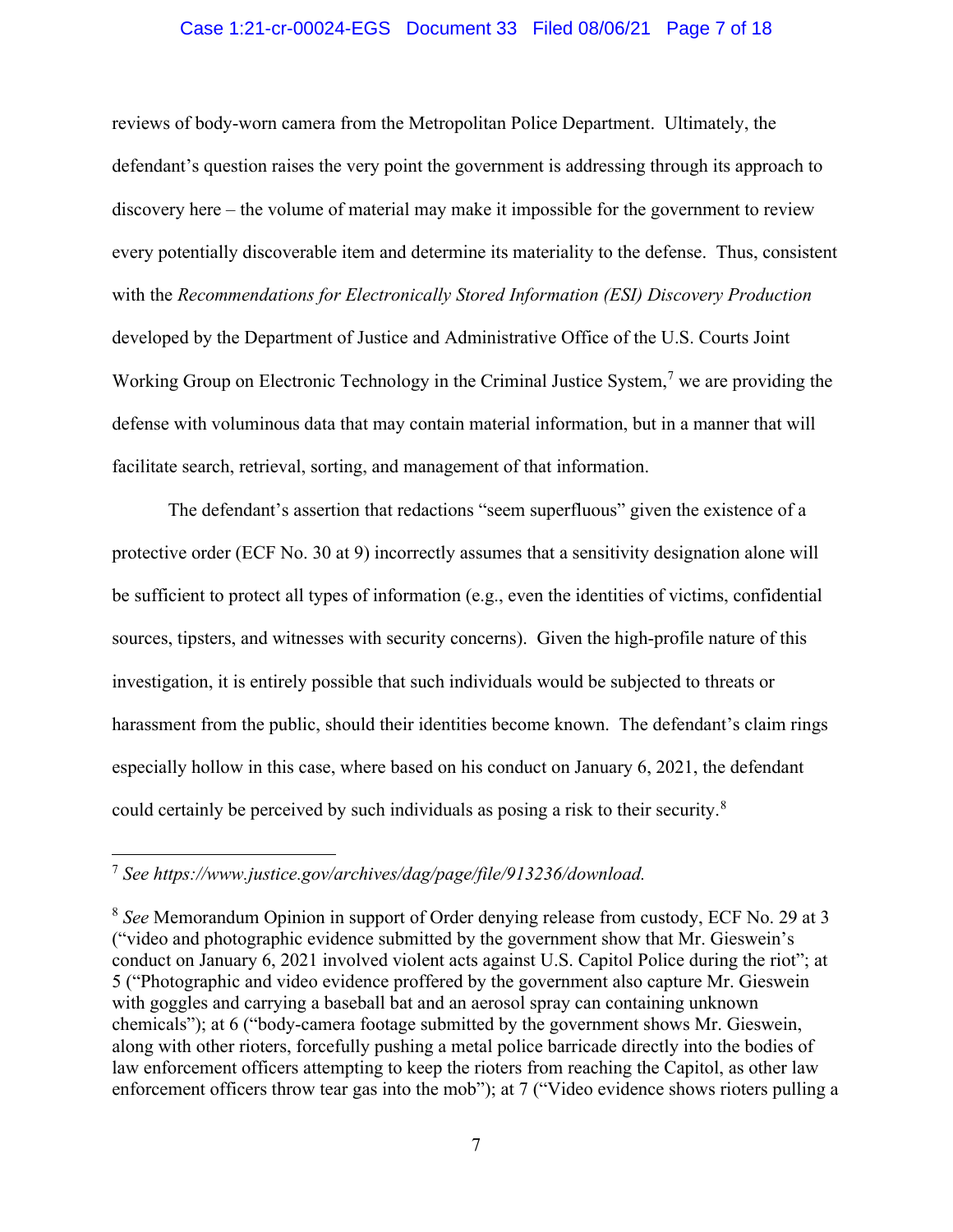#### Case 1:21-cr-00024-EGS Document 33 Filed 08/06/21 Page 8 of 18

The defendant complains that the government's Discovery Status Memorandum fails to project when it will solve its "discovery problems" (ECF No. 30 at 10). As an initial matter, the United States is not experiencing discovery "problems." The United States is managing the ingestion, review, processing, and production of an unprecedented volume of materials generated by an extraordinary crime. These materials come from a wide range of sources and vary in format. The steps the government is undertaking are designed to ensure the defense can receive such evidence in loadable, searchable formats that are consistent with industry-wide standards. Processing takes time but the government is taking all appropriate measures to expedite this process. Ultimately this process will significantly benefit the defense in terms of its ability to review the information produced. Any other production method would make defense review of the materials incredibly burdensome and time-consuming, given the nature and volume of the materials involved, as described earlier.

While it is correct the government has not yet projected a time for completing discovery, the government is committed to making progress as quickly as possible – which is why we have already provided the discovery most relevant to the charges here, filed the Discovery Status

police barricade down the staircase, which other rioters and Mr. Gieswein, with baseball bat in hand, then grabbed and began to push forward again up toward the officers"); at 9 ("video surveillance footage captures Mr. Gieswein deploying his aerosol spray can in the direction of officers"); at 10 ("According to the government, when law enforcement grabbed Mr. Gieswein to arrest him, Mr. Gieswein resisted arrest and tried to punch a U.S. Capitol Police officer"); at 48 ("As discussed above, the nature and circumstances of Mr. Gieswein's offenses evince a clear disregard for the safety of others, and of law enforcement in particular"); at 50-51 ("Mr. Gieswein's statements also demonstrate that a willingness to take matters into his own hands to defend the country against perceived corruption in democratic institutions")(internal citations omitted); and at 53 ("the Court is persuaded that Mr. Gieswein poses a danger to his community and the broader community of American citizens if he were to be released pending trial, and he cannot be trusted to abide by any conditions of release that might be imposed instead of pretrial detention")(internal citations omitted).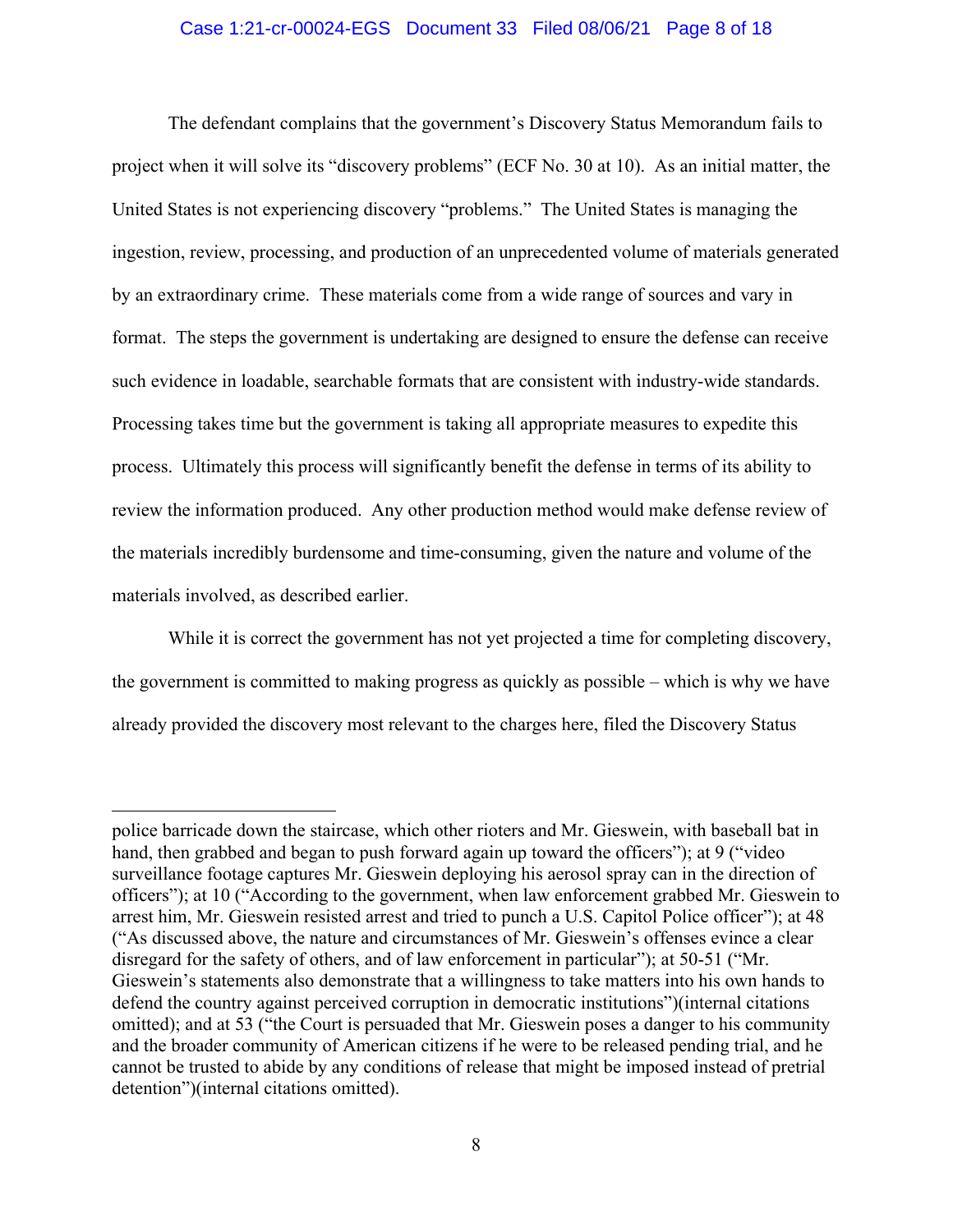#### Case 1:21-cr-00024-EGS Document 33 Filed 08/06/21 Page 9 of 18

Memorandum regarding our progress with respect to voluminous data, and proposed setting an interim status hearing to inform the Court as to our continued progress. Moreover, the defendant's complaints about our progress cannot be viewed in a vacuum. Even if all the voluminous materials were available for production today, we do not believe the defendant is prepared to receive them in a manner that provides for searches across broad swaths of data using sophisticated software tools (e.g., keyword searches, facial recognition, object recognition, or audio recognition) that make such review meaningful and efficient. The government, however, is working closely with FPD to ensure they have the information they need to establish a receiving database that could be made available to Federal Public Defender offices nationwide, including the office of defendant's attorney.

The defendant's assertion that "many of the problems [the government] identifies are of its own making" (ECF No. 30 at 10) is incredible. First, as noted above, the government is addressing a challenging discovery project, and there are no "problems." Second, and more importantly, such a statement ignores reality: The attack on the U.S. Capitol building and grounds, and all that it involved, was an attack on the rule of law. "The violence and destruction of property at the U.S. Capitol on January 6 showed a blatant and appalling disregard for our institutions of government and the orderly administration of the democratic process."<sup>9</sup> Accordingly, the government appropriately immediately began to investigate and charge those responsible for the attack. And when thousands of individuals, including the defendant, collectively participate in such an attack at a heavily surveilled location, further choose to record

https://oversight.house.gov/sites/democrats.oversight.house.gov/files/Wray%20Testimony.pdf

<sup>&</sup>lt;sup>9</sup> Federal Bureau of Investigation Director Christopher Wray, Statement before the House Oversight and Reform Committee (June 15, 2021) (hereinafter "FBI Director Wray's Statement"), available at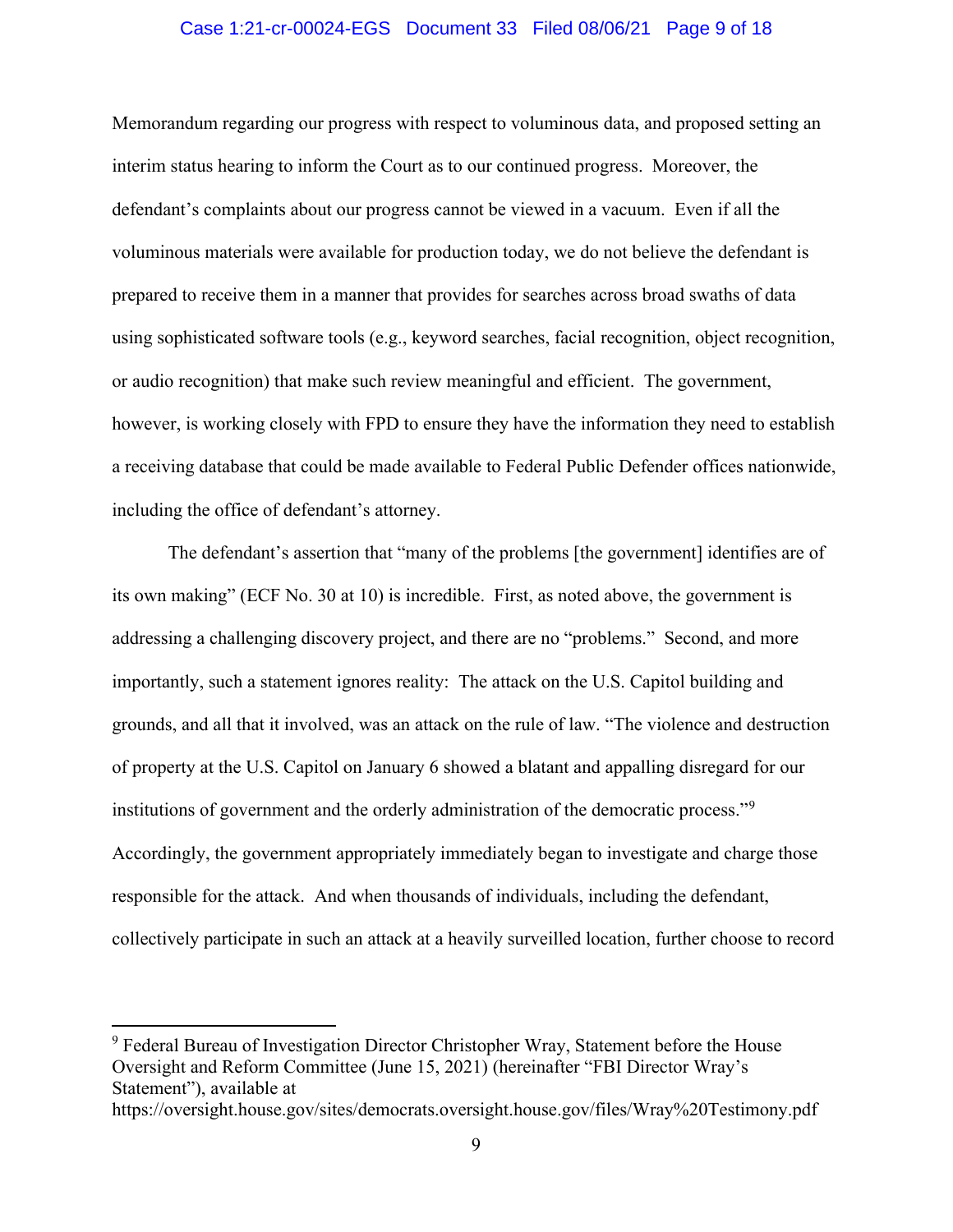#### Case 1:21-cr-00024-EGS Document 33 Filed 08/06/21 Page 10 of 18

their actions on their own digital devices, and subsequently post evidence of their criminal conduct on social media, those individuals and not the government are responsible for the volume of relevant discovery in each case. Third, the defendant's assumption that the volume of data results from the government's decision to charge so many cases fails to take into account that a large portion of the most relevant voluminous materials (surveillance footage, body-worncamera footage, radio transmissions, location history data, cell tower data, and social media posts) were created on the day of the attack, and not as the result of subsequent investigations into individual rioters. Moreover, given the overt nature of this investigation, had we failed to move quickly to accumulate data from individual SCA accounts and devices that we intend to turn over, we would surely have risked the loss or destruction of such evidence. Fourth, the defendant's complaints regarding the government's plea offers or lack thereof are inapposite to his particular case. The government and the defendant are engaged in ongoing plea negotiations, and to the extent such negotiations have not yet been successful, it is not because of the discovery challenges faced in this case or in the investigation as a whole.

The defendant's argument that "the government continues to ask the Court to elevate its prosecutorial preference for bringing a multitude of cases over individual constitutional speedy trial and evidentiary rights" completely mischaracterizes what the government is doing, which *is*, as the defendant requests, "what is necessary to ensure that Mr. Gieswein is both provided with the discovery he is due and brought to trial within a reasonably speedy time-frame" (ECF No. 30 at 12). Notably, the defendant has failed to cite a single case, statutory provision, or rule consistent with his argument that "the Constitution, the Speedy Trial Act, and Rules of Criminal Procedure" may require the Court to consider a dismissal (ECF No. 30 at 12).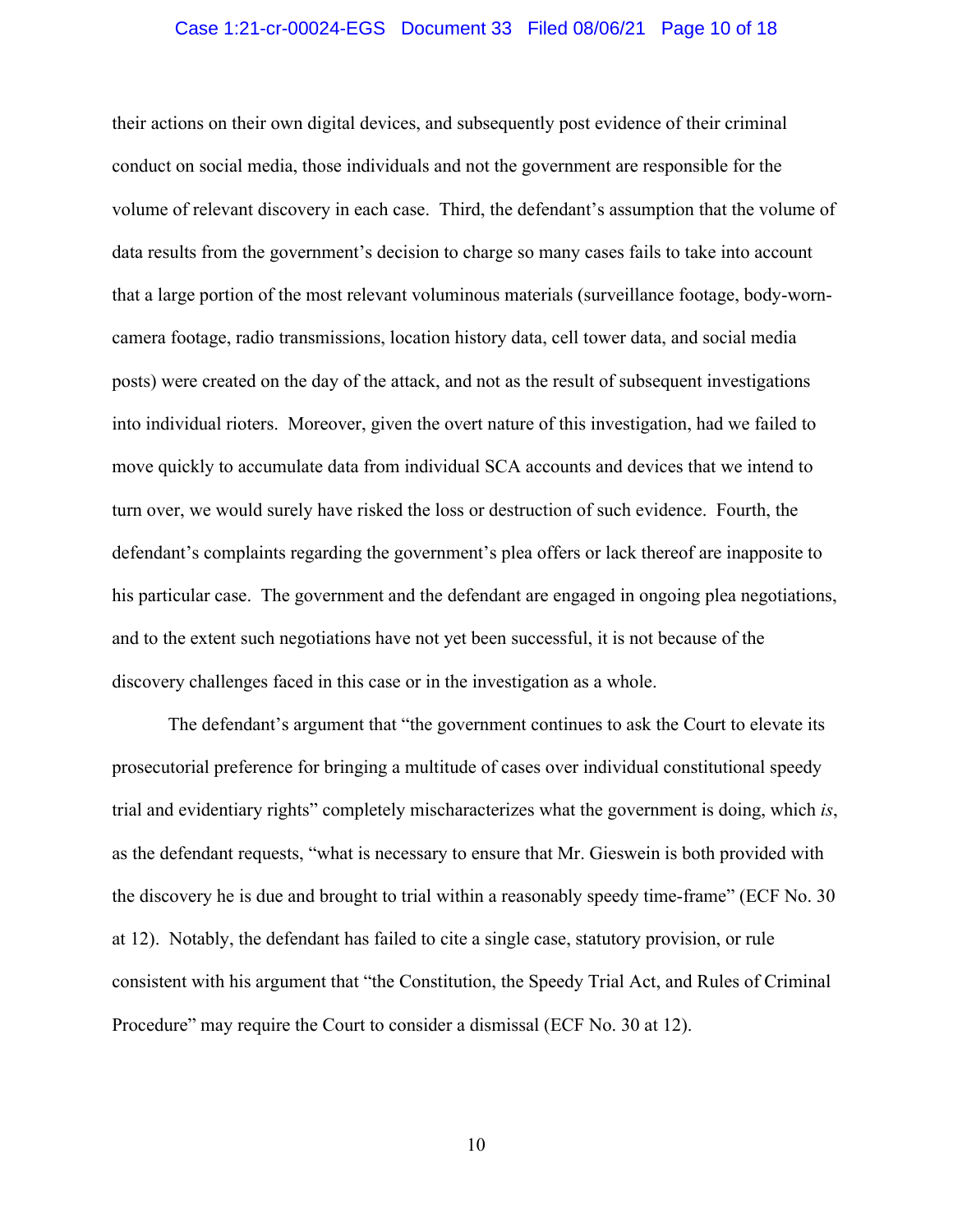#### Case 1:21-cr-00024-EGS Document 33 Filed 08/06/21 Page 11 of 18

Contrary to the defendant's allegations, the government's approach to discovery is designed to ensure that the defendant's rights are observed, including ensuring he has meaningful access to voluminous information that may contain exculpatory material, and that we do not overproduce or produce in a disorganized manner. *Brady v. Maryland*, 373 U.S. 83 (1963), imposes a constitutional obligation on the government to disclose information favorable to the defendant where it is material to either guilt or punishment. *Id.* at 87.

As the information heretofore provided by the government is beyond sufficient to allow the Court to make the necessary ends-of-justice findings here, there is no basis for the Court to consider dismissal based on an STA violation, as the defendant suggests (ECF No. 30 at 12). As the Supreme Court has observed, the STA "recognizes that criminal cases vary widely and that there are valid reasons for greater delay in particular cases." *Zedner v. United States,* 547 U.S. 489, 497 (2006). "Much of the Act's flexibility is furnished by  $\S 3161(h)(7)$ , which governs ends-of-justice continuances." *Id.* at 498. "Congress clearly meant to give district judges a measure of flexibility in accommodating unusual, complex, and difficult cases." *Id.* at 508. And it knew "that the many sound grounds for granting ends-of-justice continuances could not be rigidly structured." *Id.*

The need for reasonable time to address discovery obligations is among multiple pretrial preparation grounds that Courts of Appeals, including our circuit, have routinely held sufficient to grant continuances and exclude time under the STA – and in cases involving far less complexity in terms of the volume and nature of data, and the number of defendants entitled to discoverable materials. *See, e.g., United States v. Bikundi*, 926 F.3d 761, 777-78 (D.C. Cir. 2019)(upholding ends-of-justice continuances totaling 18 months in two co-defendant health care fraud and money laundering conspiracy case, in part because the District Court found a need to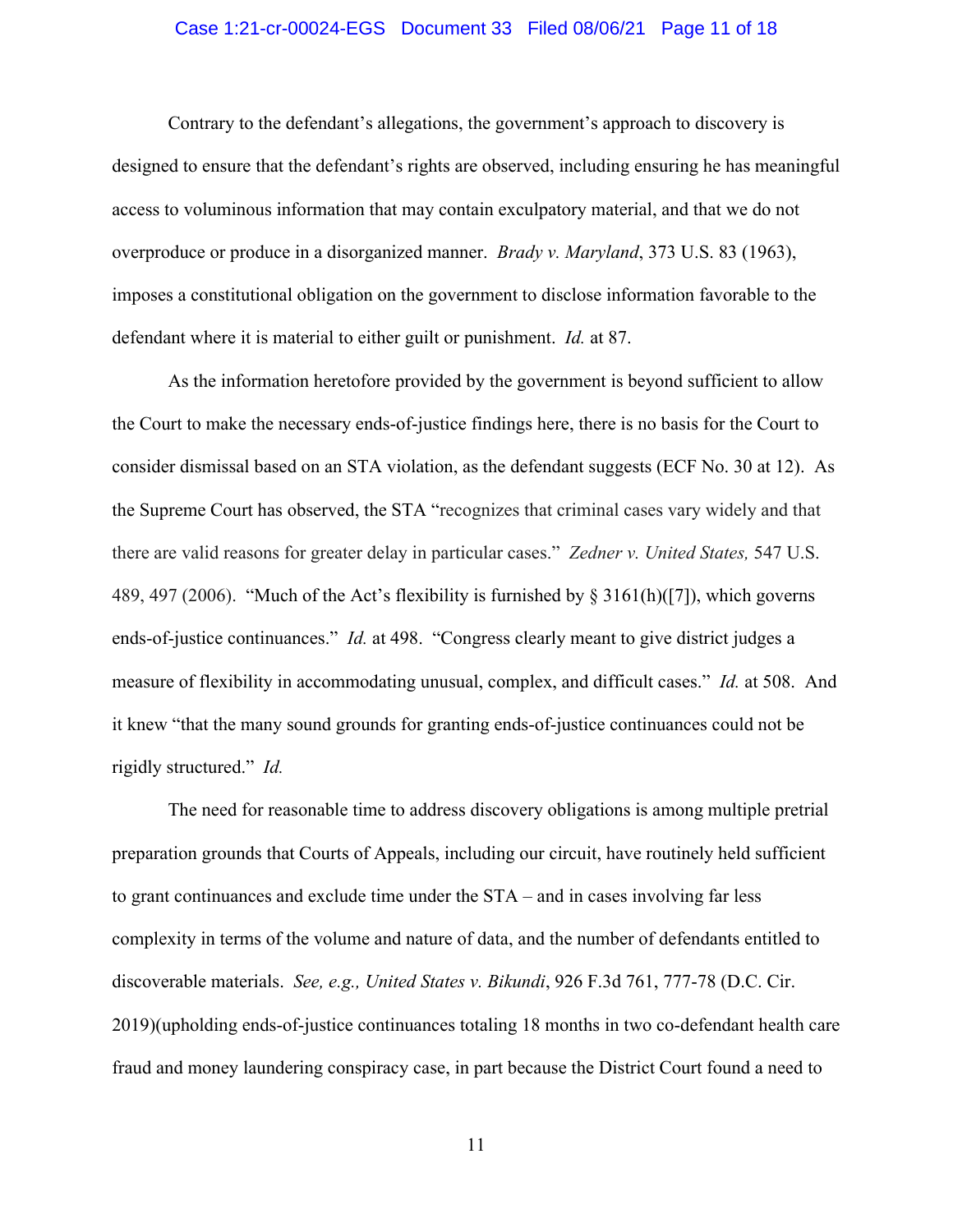#### Case 1:21-cr-00024-EGS Document 33 Filed 08/06/21 Page 12 of 18

"permit defense counsel and the government time to both produce discovery and review discovery"); *United States v. Bell*, 925 F.3d 362, 374 (7<sup>th</sup> Cir. 2019)(upholding two-month endsof-justice continuance in firearm possession case, over defendant's objection, where five days before trial a superseding indictment with four new counts was returned, "1,000 pages of new discovery materials and eight hours of recordings" were provided, and the government stated that "it needed more than five days to prepare to try [the defendant] on the new counts"); *United States v. Vernon*, 593 F. App'x 883, 886 (11th Cir. 2014) (District court did not abuse its broad discretion in case involving conspiracy to commit wire and mail fraud by granting two ends-ofjustice continuances due to voluminous discovery); *United States v. Gordon*, 710 F.3d 1124, 1157-58  $(10<sup>th</sup> Cir. 2013)(upholding ends-of-justice continuous of ten months and twenty-four$ days in case involving violation of federal securities laws, where discovery included "documents detailing the hundreds financial transactions that formed the basis for the charges" and "hundreds and thousands of documents that needs to be catalogued and separated, so that the parties could identify the relevant ones")(internal quotation marks omitted); *United States v. Lewis*, 611 F.3d 1172, 1177-78  $(9<sup>th</sup> Cir. 2010)(upholding ninety-day ends-of-justice continuous in case)$ involving international conspiracy to smuggle protected wildlife into the United States, where defendant's case was joined with several co-defendants, and there were on-going investigations, voluminous discovery, a large number of counts, and potential witnesses from other countries); *United States v. O'Connor*, 656 F.3d 630, 640 ( $7<sup>th</sup>$  Cir. 2011)(upholding ends-of-justice continuances totaling five months and twenty days in wire fraud case that began with eight charged defendants and ended with a single defendant exercising the right to trial, based on "the complexity of the case, the magnitude of the discovery, and the attorneys' schedules").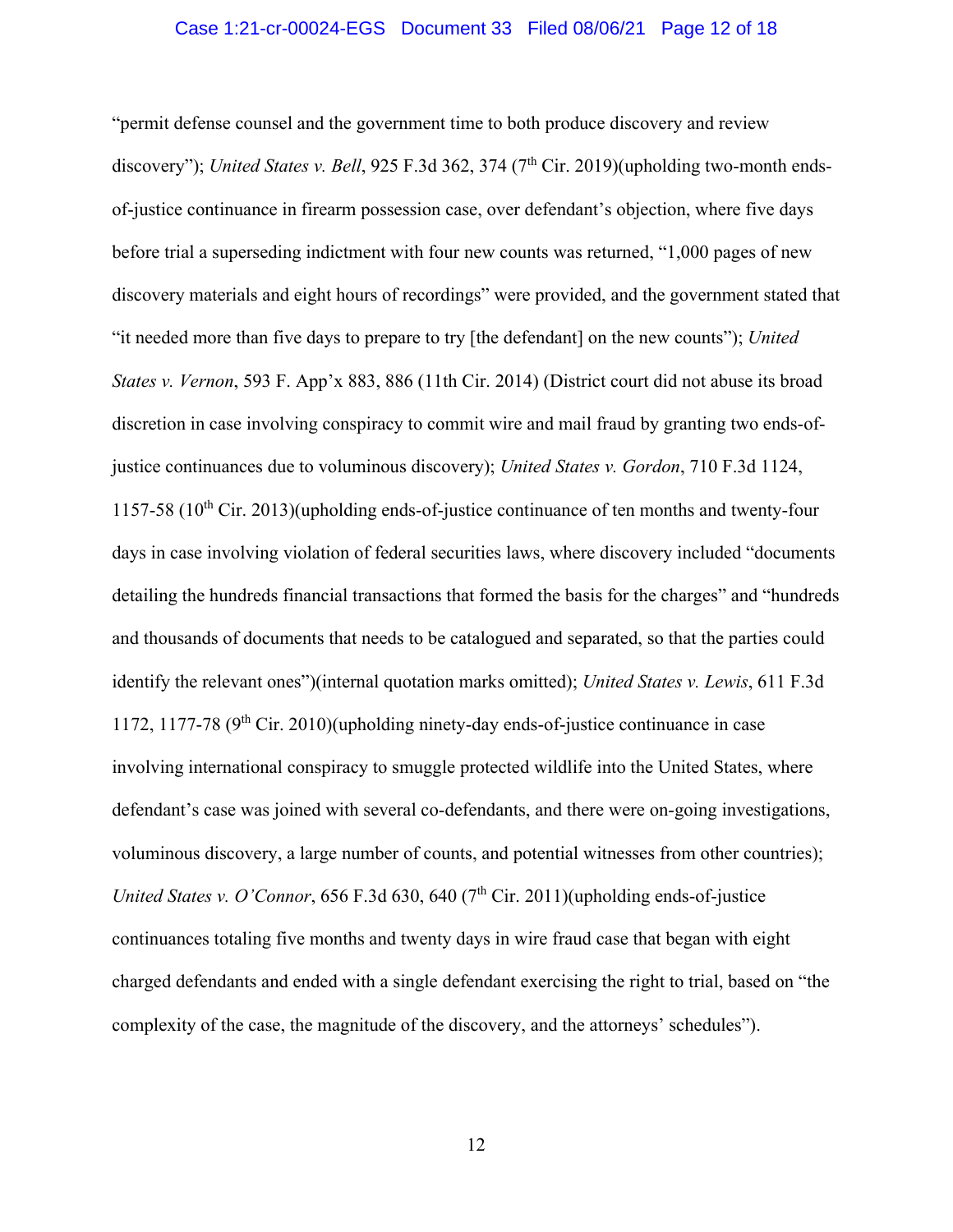#### Case 1:21-cr-00024-EGS Document 33 Filed 08/06/21 Page 13 of 18

Notably, the defendant's lack of consent to the United States' request for an ends-ofjustice continuance is irrelevant. There is no requirement that a defendant personally consent to an ends-of-justice continuance; the only question is whether the district court has complied with the procedural requirements of section 3161(h)(7). *See United States v. Sobh*, 571 F.3d 600, 603 (6th Cir. 2009)("By its terms,  $\S 3161(h)(77)(A)$  does not require a defendant's consent to the continuance 'if the judge granted such continuance on the basis of his findings that the ends of justice served by taking such action outweigh the best interest of the public and the defendant in a speedy trial.'"); *accord United States v. Jones*, 795 F.3d 791, 798 (8th Cir. 2015); *United States v. Williams*, 753 F.3d 626, 635 (6th Cir. 2014); *United States v. Lynch*, 726 F.3d 346, 355 (2d Cir. 2013); *United States v. Gates*, 709 F.3d 58, 65-66 (1st Cir. 2013)("We hold . . . that in the ordinary course and within the confines of the STA exclusion provisions, defense counsel has the power to seek an STA continuance without first informing his client or obtaining his client's personal consent."); *United States v. Herbst*, 666 F.3d 504, 510 (8th Cir. 2012)("Herbst's opposition to his counsel's request for a continuance does not prevent that time from being excluded from the speedy trial calculation."); *United States v. Stewart*, 628 F.3d 246, 254 (6th Cir. 2010)("[W]here an attorney seeks a continuance without the client's approval, this court has held that the Speedy Trial Act 'does not require a defendant's consent to the continuance' in order for a judge to be able to grant a motion in furtherance of the ends of justice."). *See also United States v. Stoddard*, 74 F. Supp. 3d 332, 341–42 (D.D.C. 2014)("Even assuming *arguendo*  that Stoddard was not advised of his statutory Speedy Trial rights by his counsel and that his counsel consented to the tolling of the time without Stoddard's consent, Stoddard was not prejudiced by this error. The Court tolled the time under the Speedy Trial Act pursuant to 18 U.S.C. §§ 3161(h)(8)(A), (B)(i), (B)(ii) & B(iv)(2004). None of those provisions require the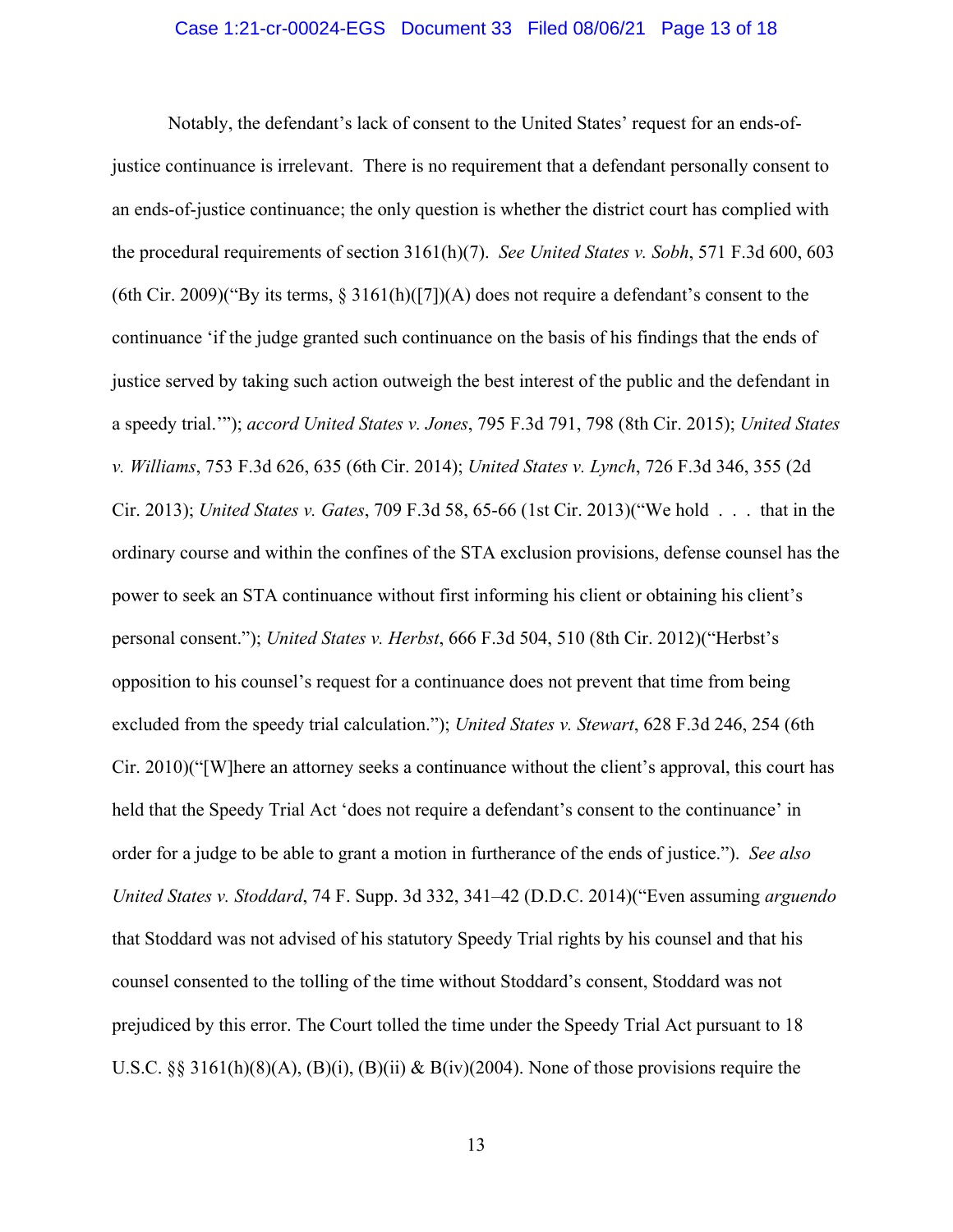#### Case 1:21-cr-00024-EGS Document 33 Filed 08/06/21 Page 14 of 18

consent of the defendant."); *cf. Zedner*, 547 U.S. at 500-01 (holding the STA cannot be tolled by virtue of a defendant's waiver of its application).

There is also no basis for the Court to consider dismissal any time in the foreseeable future based on a violation of the defendant's Sixth Amendment speedy trial rights. "The absence of a Speedy Trial Act violation does not *ipso facto* defeat a Sixth Amendment speedy trial claim. *See* 18 U.S.C. § 3173. But as a number of courts have noted, it will be an 'unusual case' in which the Act is followed but the Constitution violated*.*" *United States v. Rice*, 746 F.3d 1074, 1081 (D.C. Cir. 2014).

In order to determine whether a defendant's Sixth Amendment right to a speedy trial has been violated, the Court must consider four factors: "[l]ength of delay, the reason for the delay, the defendant's assertion of his right, and prejudice to the defendant." *Barker v. Wingo,* 407 U.S. 514, 530 (1972). Under the first factor, the defendant must make a threshold showing that the delay between the accusation and the trial was presumptively prejudicial in order for the claim to proceed. *Id.* If that threshold requirement is met, then the Court must consider the length of the delay "as one factor among several, the extent to which the delay stretches beyond the bare minimum needed to trigger judicial examination of the claim." *Doggett v. United States*, 505 U.S. 647, 652 (1992).

Here, where the Court has asked the parties to consider a trial date in January of 2022, and the defendant has been detained since his arrest on January 19, 2021, any claim related to the alleged constitutional violation of his speedy trial rights under the Sixth Amendment is highly premature and must fail. First, there is no presumption of prejudice here and so the defendant cannot even make a threshold showing that his claim should proceed. The determination as to whether a delay is presumptively prejudicial is dependent upon the peculiar circumstances of the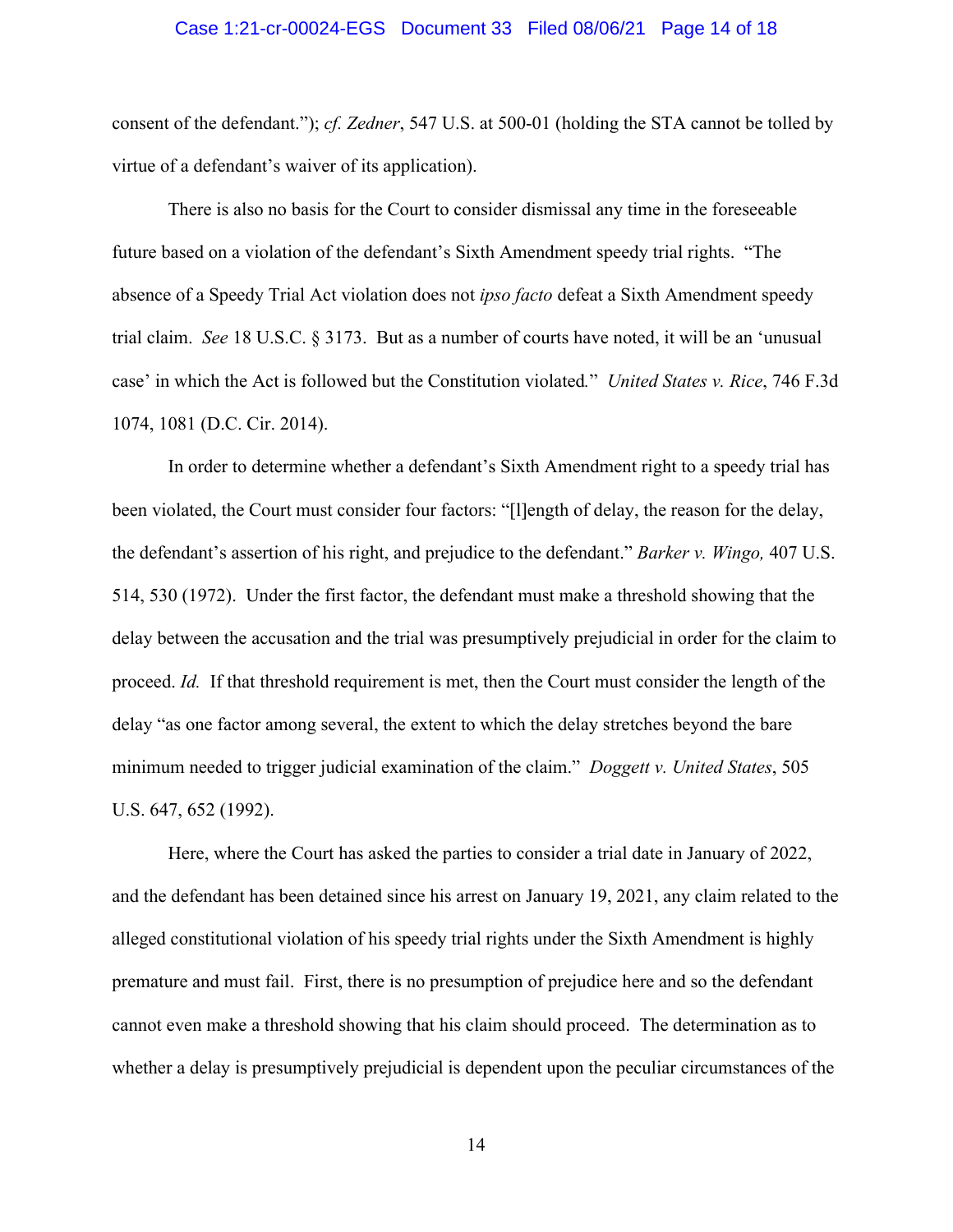#### Case 1:21-cr-00024-EGS Document 33 Filed 08/06/21 Page 15 of 18

case. *Barker*, 407 U.S. at 530-31; *United States v. Marshall*, 669 F.3d 288, 295–96 (D.C. Cir. 2011) (requiring the district court to make factual findings regarding defendant's allegation that the government did not overcome the presumption of prejudice for delays over one year); *United States v. Taylor*, 497 F.3d 673, 677 (D.C. Cir. 2007)(assuming without deciding that a delay barely over one year between the indictment and trial was presumptively prejudicial).

Even assuming a *Doggett* inquiry were appropriate, a presumption of prejudice is rebuttable. A delay of more than one year this case, which involves unprecedented complex discovery issues that affect hundreds of defendants, would pass constitutional muster. "[T]he delay that can be tolerated for an ordinary street crime is considerably less than for a serious, complex conspiracy charge." *Barker*, 407 U.S. at 530-31. *See, e.g., Bikundi,* 926 F.3d at 780 (Although the delay of approximately 18 months in defendant's prosecution for health care fraud, conspiracy to commit health care fraud, money laundering, and conspiracy to commit money laundering triggered inquiry into whether she was deprived of her constitutional speedy trial right, factors of the length of the delay and the reason for the delay weighed in favor of government; defendant's case involved complex conspiracy charges with complicated evidence and multiple defendants, requiring voluminous discovery, defendant had herself filed multiple pretrial motions which contributed to the length of the proceedings, as well as an interlocutory appeal, and she consented to two of the continuances that were granted); *United States v. Lopesierra–Gutierrez*, 708 F.3d 193, 202–03 (D.C. Cir) (2013)(42-month delay not prejudicial because complex conspiracy charge involved executing 15 extraditions, fairly treating 15 codefendants, collecting and deciphering foreign evidence, and coordinating with foreign witnesses); *United States v. Tchibassa*, 452 F.3d 918 (D.C. Cir. 2006)(no violation despite eleven-year delay between indictment and arrest).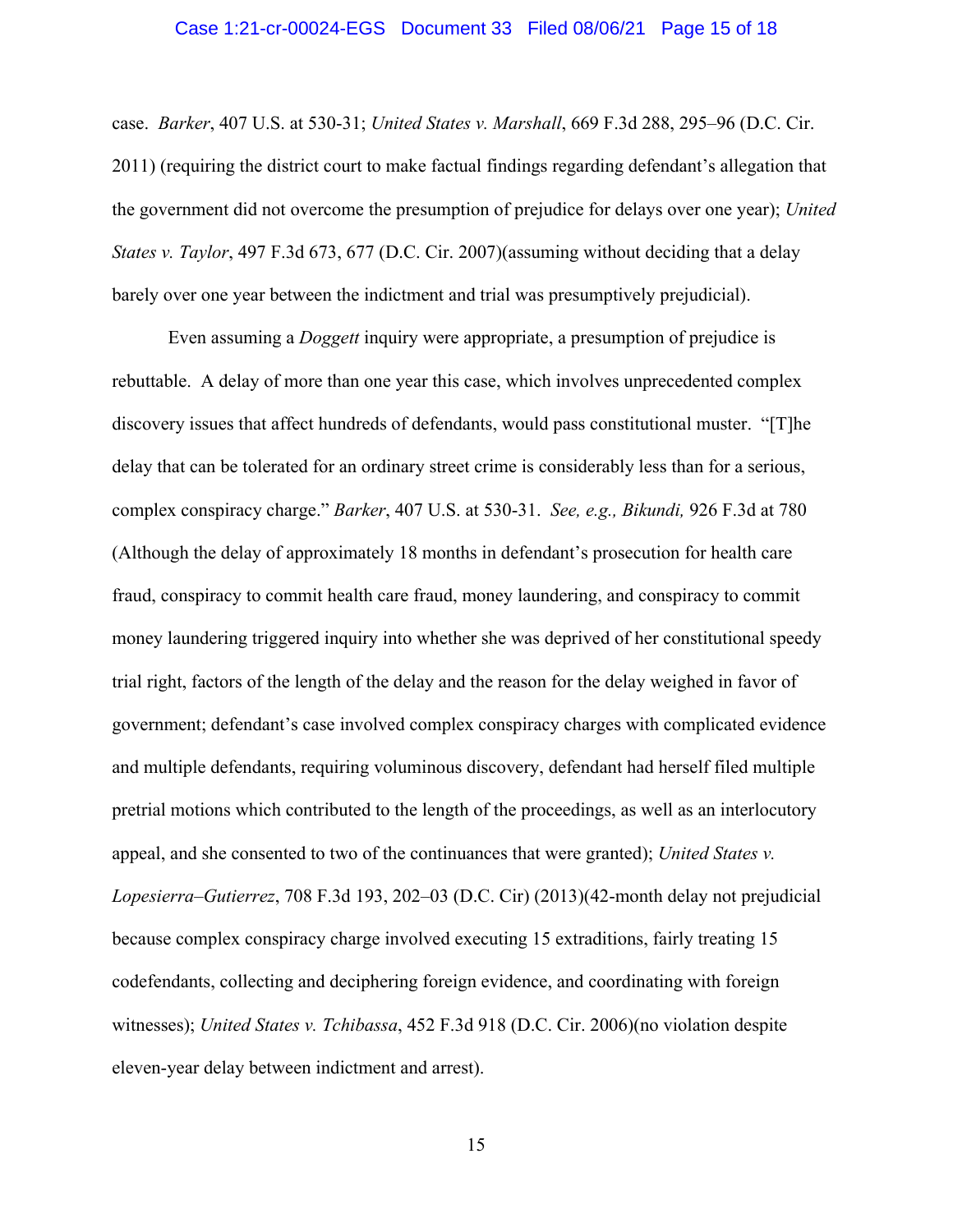# **II. The Defendant's Bond Status is Not Relevant to a Ruling on the Government's Motion to Continue.**

The defendant improperly requests the Court consider the fact that he is detained in

determining whether a continuance is warranted under the STA and his Sixth Amendment

speedy trial rights. Pursuant to 18 U.S.C. § 3164:

- (a) The trial or other disposition of cases involving—
	- (1) a detained person who is being held in detention solely because he is awaiting trial, and
	- (2) a released person who is awaiting trial and has been designated by the attorney for the Government as being of high risk,

shall be accorded priority.

(b) The trial of any person described in subsection (a)(1) or (a)(2) of this section shall commence not later than ninety days following the beginning of such continuous detention or designation of high risk by the attorney for the Government. **The periods of delay enumerated in section 3161(h) are excluded in computing the time limitation specified in this section.**

18 U.S.C. § 3164 [emphasis added]. At the same time that the STA requires the trial of a person who is being detained to commence within ninety days, it also categorically excludes from this computation of time periods of delay enumerated in section 3161(h), including a judicial finding under section  $3161(h)(7)$  that an ends-of-justice continuance is warranted. So long as the court's findings are warranted and "seriously weigh the benefits of granting the continuance against the strong public and private interests served by speedy trials," *United States v. Bryant*, 523 F.3d 349, 361 (D.C. Cir. 2008), the excluded periods must be omitted from the computation of ninetyday time limitation for bringing a detained defendant to trial.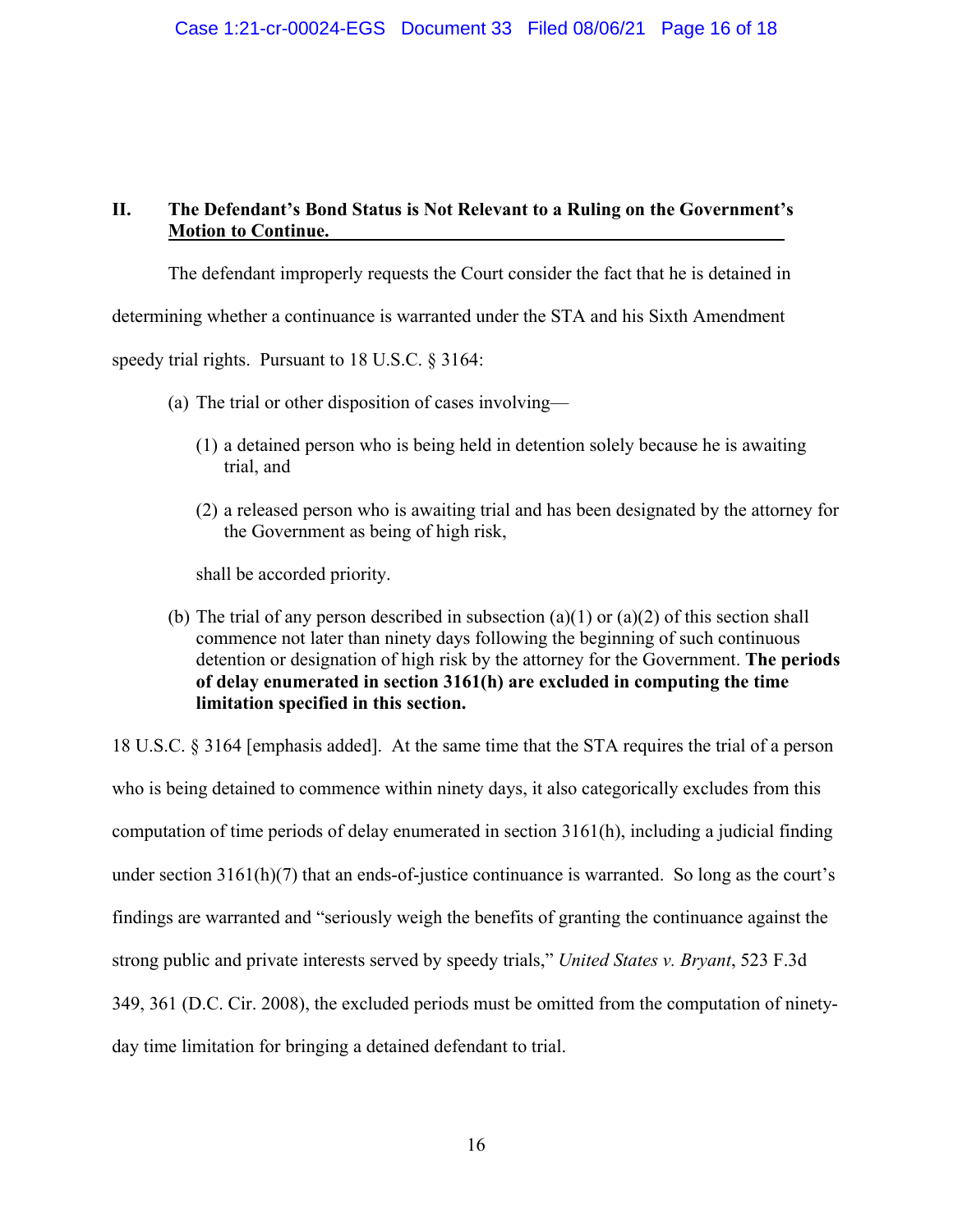#### Case 1:21-cr-00024-EGS Document 33 Filed 08/06/21 Page 17 of 18

The defendant's pretrial incarceration is also irrelevant to the determination of whether his Sixth Amendment speedy trial rights have been violated. As noted above, any constitutional speedy trial claim is highly premature. But even if a *Doggett* inquiry were appropriate, the defendant has not alleged any prejudice arising from that incarceration. Notably, the D.C. Circuit has previously found no Sixth Amendment violation despite lengthy periods of pretrial incarceration. *See, e.g., Rice,* 746 F.3d at 1082 ("although Rice suffered lengthy [twenty-six month] 'pretrial incarceration' and 'anxiety and concern,' he does not even attempt to argue that he suffered 'the most serious' form of prejudice: the impairment of his defense. [*Barker*, 407 U.S. at 532]."); *Lopesierra-Gutierrez*, 708 F.3d at 203 (three-and-one-half years of pretrial detention not a violation). In addition, in *United States v. Taylor*, No. 18-198 (JEB), 2020 WL 7264070 (D.D.C. Dec. 10, 2020), Judge Boasberg recently denied a defendant's motion to dismiss for a speedy trial violation, finding that his Sixth Amendment right had not been infringed notwithstanding the fact that the defendant had at that point been detained pending trial for 28 months.